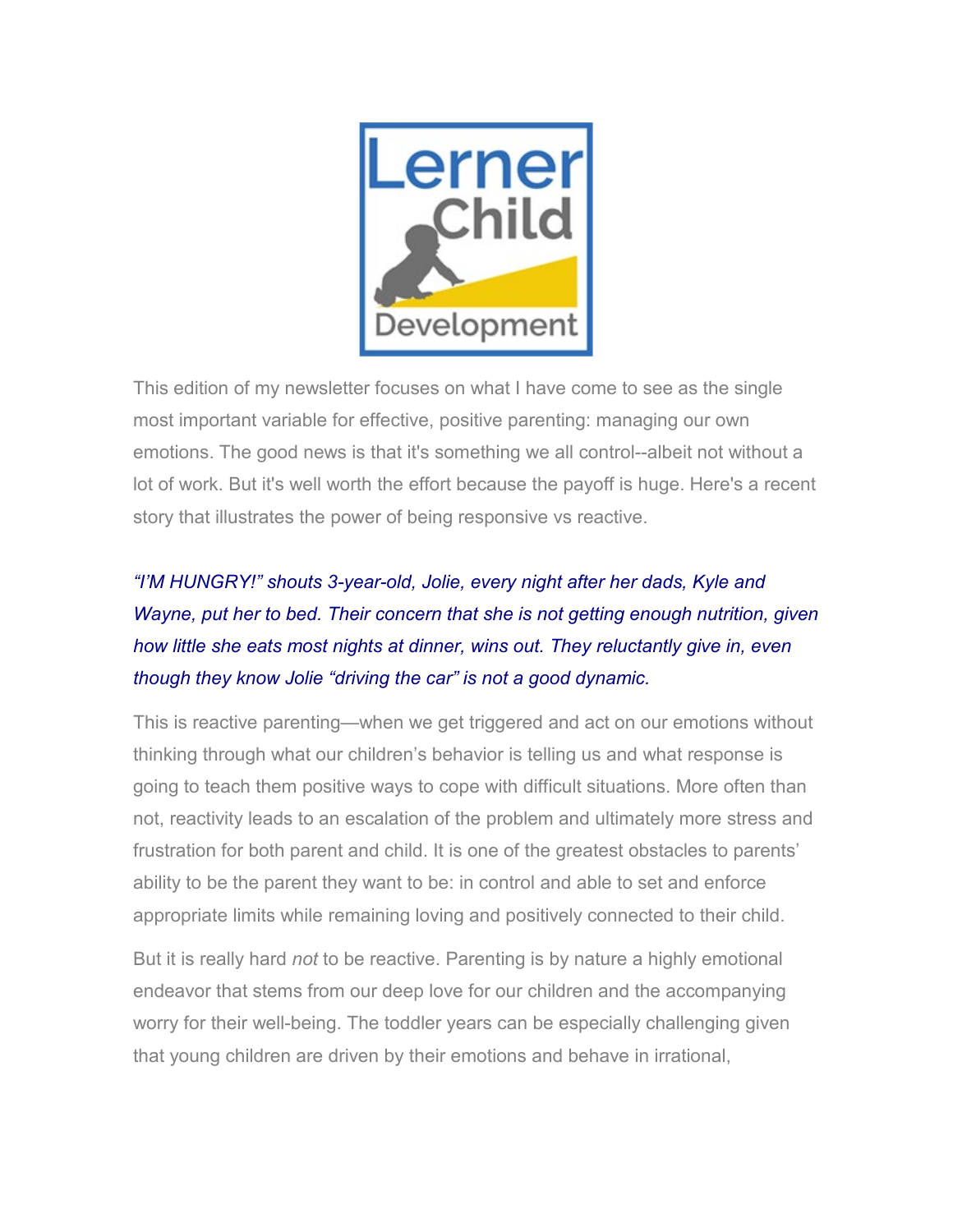maddening and often confusing ways that most parents have no roadmap for navigating.

So, what is the antidote to reactivity? *Being responsive***,** which means taking into consideration what we know about our child, what their behavior is communicating, and what they need from us to help them cope.

This requires mindfulness — the ability to calm our minds and bodies when we get triggered by a challenging behavior so we can *think* about our feelings and reactions and then *choose* a response that we believe (and hope!) will help our children learn positive ways to get their needs met.

## **What does "responsive" parenting look like in real life?**

Taking a step back, Kyle and Wayne, Jolie's dads from our story above, are able to see that what looks and feels like manipulation is actually just Jolie being clever and strategic.(Indeed, Jolie would announce during their breakfast together that when they put her to bed at night, she was going to be very hungry!)

At three, she is all about power and control. Dads say it's bedtime, but not if she can get them to come back and re-engage with her. She is not "misbehaving," she is clever and strategic. She has sussed out the situation and enacted a plan to reach her goal, admittedly a skill Kyle and Wayne want Jolie to cultivate, knowing it will serve her well as she grows. But it is their job to teach her what strategies are going to be effective.

Accordingly, they make a new plan: they explain very clearly to Jolie that after lights out there is no more interaction or food — it is just time to sleep to build her body and brain. If she calls out after the final goodnight kiss they won't be coming back in. At the same time, they tell her that they will be instituting a small snack (a choice between a cheese stick or apple slices, for example) at book-reading time, which they call "last chance food." Offering this option was critical to Kyle and Wayne feeling able to implement the new plan: that if she had a chance to eat